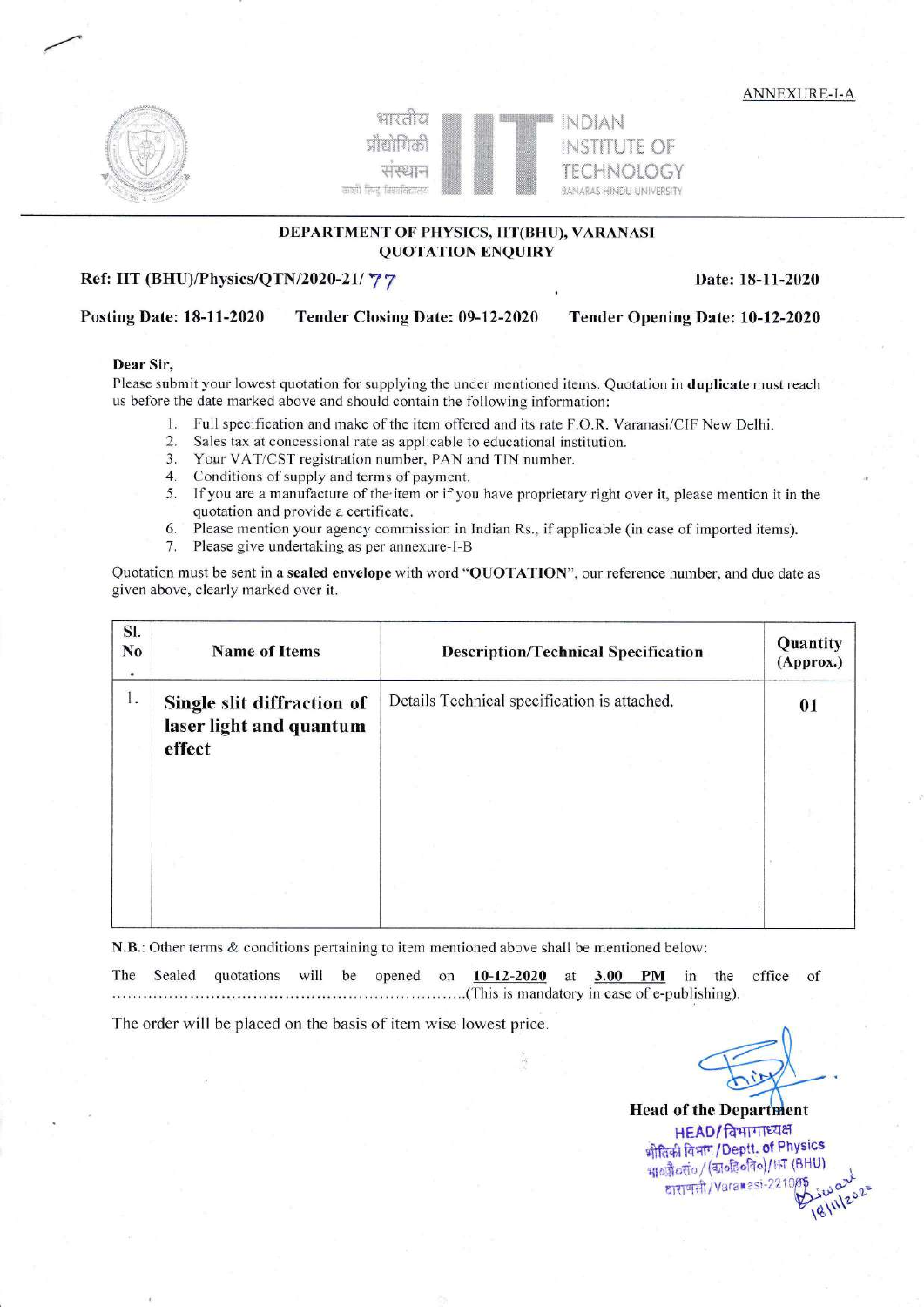# **Technical Specification**

# Single slit diffraction of laser light and quantum effect

Detector based single slit experimental setup:

- 1. Variable apertures single slit with holder and mount
- 2. Double slit
- 3. Circular aperture
- 4. Appropriate rail
- 5. Detector
- 6. Light source

 $\frac{1}{2}$ 

Associate Professor Department of Phyanos Indian Institute of Technology (Banaras Hindu University) Varanasi-221005

**HEAD/ POPITYTIERER** PIEAU/ Igent of Physics द्धावसै०/ (काठावणनगर) 221005 **18/11/2020**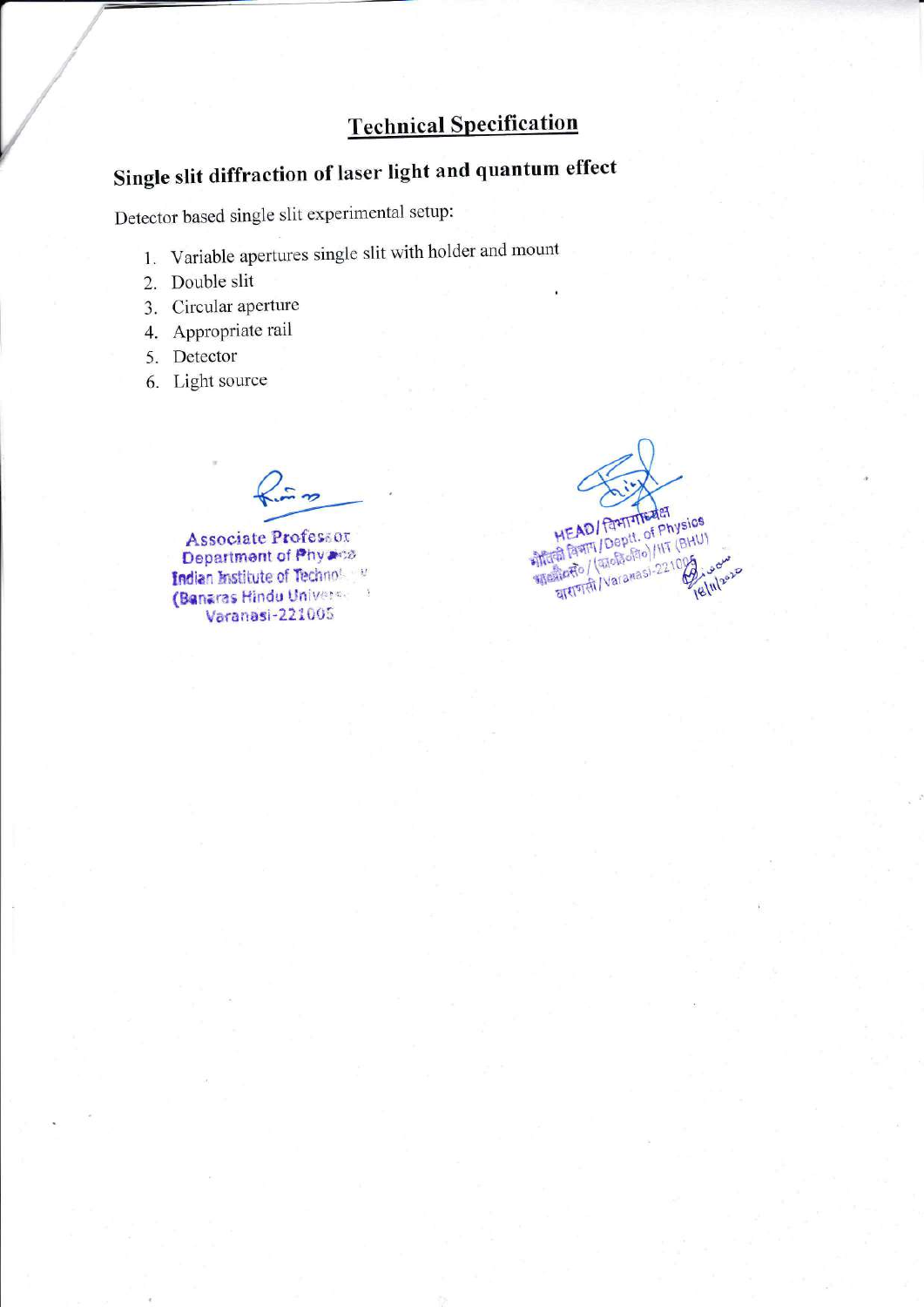# ANNEXURE-I-B

# INDIAN INSTITUTE OF TECHNOLOGY (BHU) VARANASI

|                                                                                                                                                                                                                                     | TO BE RETURNED |                                                                                                      |
|-------------------------------------------------------------------------------------------------------------------------------------------------------------------------------------------------------------------------------------|----------------|------------------------------------------------------------------------------------------------------|
| ollowing proforma should be filled in and duly signed by the firm and sent alongwith the quotation.<br>Please refer to the detailed instructions/notes before filling this proforma).                                               |                |                                                                                                      |
| Validity of the offer<br>1.<br>Approximate Delivery Period<br>2.<br>(a) Whether rates have been quoted F.O.R. site and<br>3.                                                                                                        |                |                                                                                                      |
| covers packing forwarding and insurance charges.                                                                                                                                                                                    |                | YES / NO                                                                                             |
| (b) If not, please mention the same                                                                                                                                                                                                 |                |                                                                                                      |
| 4. "(a) Whether the prices are inclusive of Sales Tax and<br>other taxes.                                                                                                                                                           |                | YES / NO                                                                                             |
| (b) If not, kindly specify the amount / rate                                                                                                                                                                                        |                |                                                                                                      |
| If the Sales Tax is charged extra, declaration for<br>5.<br>charging Sales Tax correctly attached.                                                                                                                                  |                | YES / NO                                                                                             |
| (a) Whether supply will be made directly or through<br>6.<br>any Local / Regional / Authorized Dealer / Stockist<br>(b) If through a Stockist / Dealer: -<br>(i) Name and full address of the Party                                 |                | : Directly/Stockist/Authorized Dealer                                                                |
| (ii) Whether the order to be placed with the                                                                                                                                                                                        |                | Principal / Stockist / Dealer<br>Principal / Stockist / Dealer                                       |
| (iii) Who will raise the bill<br>(iv) Cheques will be drawn in favour of                                                                                                                                                            |                | Principal / Stockist / Dealer                                                                        |
| (v) Whether any Delivery, Packing and Forwarding                                                                                                                                                                                    |                | YES / NO                                                                                             |
|                                                                                                                                                                                                                                     |                | Charges will be payable to local Stockist/Dealer: (Please specify the amount/percentage etc, if any) |
| 7. Our terms of payment (Please indicate your preference by a $(\check{v})$ mark). Please note that no<br>other payment terms are likely to be accepted.<br>(a) For Local Firms or if the bills are raised by the<br>Local Dealers. |                |                                                                                                      |
| (i) 100% Payment on bill basis                                                                                                                                                                                                      |                |                                                                                                      |
|                                                                                                                                                                                                                                     |                |                                                                                                      |

OR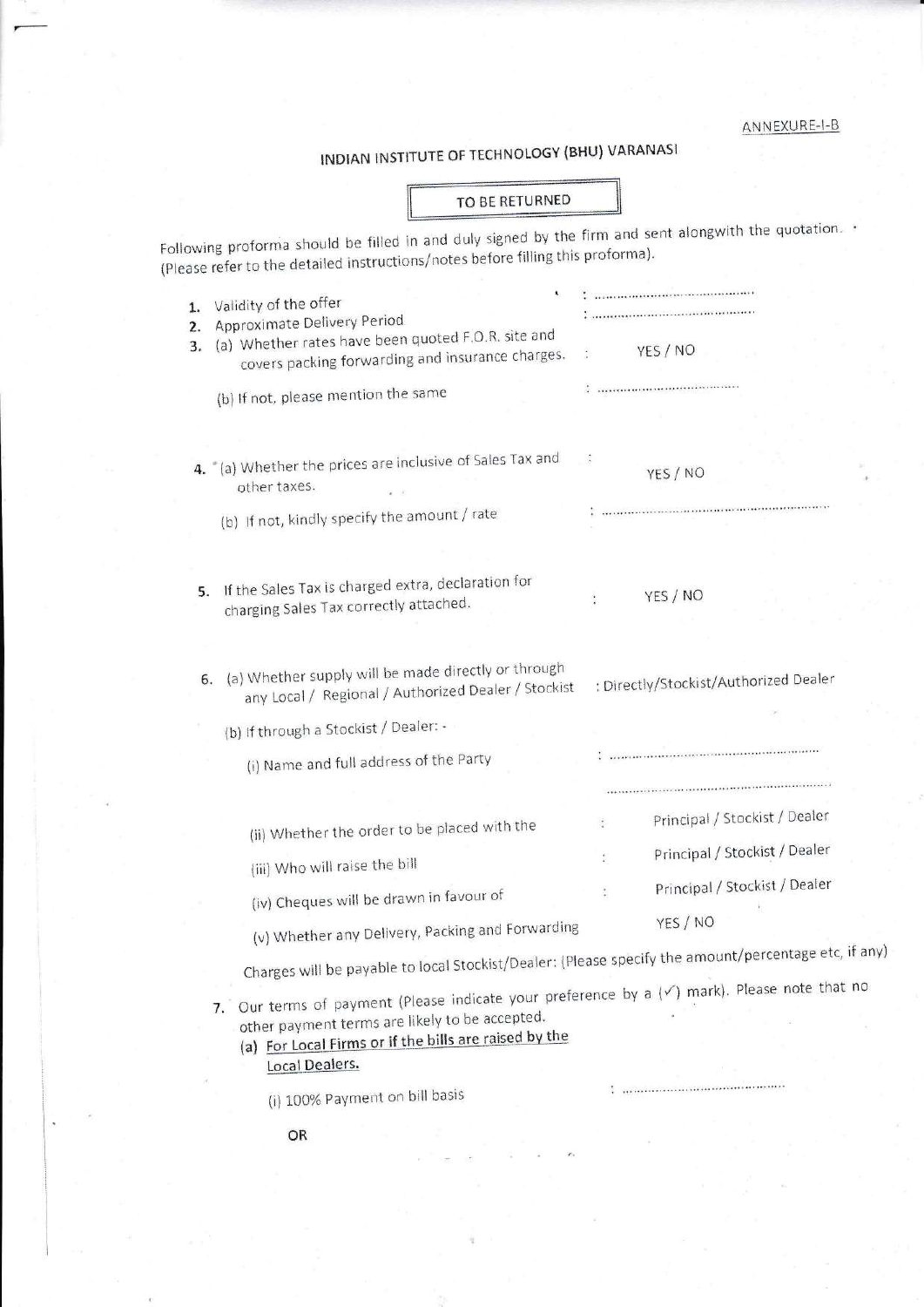|    | receipt of materials in good condition, installation<br>and satisfactory report.<br>(Only under exceptional cases)                                                                                                            |    |               |  |
|----|-------------------------------------------------------------------------------------------------------------------------------------------------------------------------------------------------------------------------------|----|---------------|--|
|    | (b) If the bills are raised by outstation Firms                                                                                                                                                                               |    |               |  |
|    | (i) 100% Payment on bill basis<br>OR                                                                                                                                                                                          |    |               |  |
|    | (ii) 100% payment against Proforma Invoice after<br>receipt of materials in good condition, installation<br>and satisfactory report                                                                                           |    |               |  |
|    | OR                                                                                                                                                                                                                            |    |               |  |
|    | (iii) D.G.S. & D. Terms of Payment for D.G.S. & D<br>Rate Contract items<br>OR                                                                                                                                                |    |               |  |
|    | (iv) 75% against Proforma Invoice (at site) or<br>documents through Bank and 25% after receipt<br>of materials in good condition, installation and<br>satisfactory report.                                                    |    |               |  |
|    | OR<br>(v) 90% payment against Proforma Invoice (at site)<br>or documents through bank and 10% after receipt<br>of materials in good condition, installation and<br>satisfactory report (Only under special<br>Circumstances). |    |               |  |
| 8. | Whether any Excise Duty is payable on the items.<br>If yes, indicate the amount / percentage.                                                                                                                                 |    | YES / NO      |  |
| 9. | Whether any installation charges are payable extra.<br>If yes, amount to be specified.                                                                                                                                        |    | YES / NO      |  |
|    | 10. Whether any discount for educational institution<br>offered on the printed price list of the manufacturer.                                                                                                                |    | YES / NO      |  |
|    | Please mention the amount / percentage.                                                                                                                                                                                       |    |               |  |
|    | 11. Whether the product is on DGS &D/D.I. Rate contract.<br>If yes, please enclose a photocopy of the same.                                                                                                                   | ÷. | YES / NO      |  |
|    | 12. Whether the product bears I.S.I. Mark.<br>If yes, please mention the I.S.I. License no.                                                                                                                                   |    | YES / NO      |  |
|    | 13. (a) Whether the firm is Sales Tax payer.<br>If yes, please mention the Sales Tax Numbers.                                                                                                                                 |    | YES / NO      |  |
|    | (b) Whether the Local Dealer(s) is / are Sales Tax<br>payer(s)                                                                                                                                                                |    | YES / NO      |  |
|    | 14. Whether printed / authenticated price list of the Firm's<br>Products and Catalogue etc. enclosed.                                                                                                                         |    | YES / NO<br>÷ |  |

Cinnature of the Authoricad Official with Seal